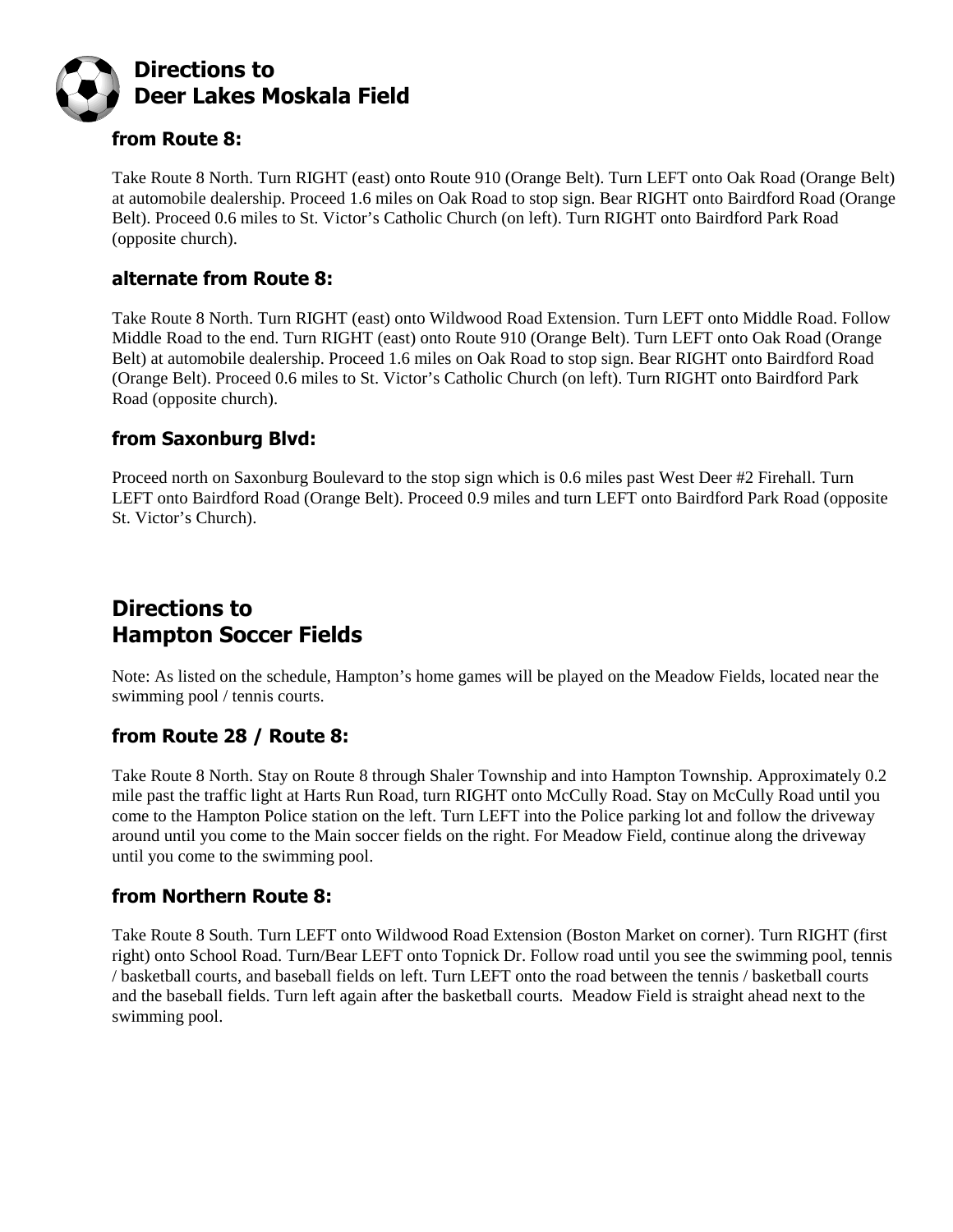# Directions to Twin Boros - McKinley Field, Verona PA

#### **From Hulton Bridge**:

Proceed across the Hulton Bridge toward Oakmont. Turn RIGHT immediately after crossing the railroad tracks onto Allegheny River Blvd. Proceed through the center of Oakmont, over via duct and into Verona (approx. 2 miles). Turn LEFT at the first light after crossing the via duct onto Center Avenue (CoGos on right hand corner). Proceed uphill. Turn LEFT onto 7th Avenue. The field is on the right a few hundred feet ahead.

#### **From Highland Park Bridge:**

Take Route 28 to Highland Park Bridge. Cross Highland Park Bridge. Stay in left lane across bridge (follow signs for Route 8 South). You will loop under the bridge and then head North on Allegheny River Blvd. toward Verona (away from Pittsburgh). Stay in the left hand lane and go straight through the first traffic light, continuing on Allegheny River Blvd. Proceed several miles, passing Rivertowne Plaza, until you enter Verona. At the second light turn RIGHT onto Center Street (CoGo's will be on left diagonal). Turn LEFT onto 7th Avenue. The field is on the right a few hundred feet ahead.

# Directions to North Hills School District Athletic Complex (Reis Run)

#### from Route 19:

From the South - Turn RIGHT onto Sewickley-Oakmont Road. From the North - Turn LEFT onto Sewickley-Oakmont Road. At first traffic light, go STRAIGHT onto Reis Run Road (Sir Pizza on left). At top of hill (approx. 0.9 mile) turn RIGHT into Reis Run Complex ("North Hills School District Athletic Complex").

#### from I-279:

Take Camp Horne Exit. From South - turn RIGHT onto Camp Horne Road. From North - Turn LEFT onto Camp Horne Road. Stay on Camp Horne Road past golf course (on right). At first left past golf course, turn LEFT onto Rochester Road. At first light, turn LEFT onto Reis Run Road. At top of hill (approx. 0.9 mile) turn RIGHT into Reis Run Complex ("North Hills School District Athletic Complex").

#### from Shaler:

Take Thompson Run Road to Seibert Road. Follow Seibert Road across McKnight road to "T" at Babcock Blvd. Turn RIGHT onto Babcock Blvd. At first traffic light (car wash straight ahead), turn LEFT onto Three Degree Road. At first traffic light (at top of hill) turn RIGHT onto Route 19 (BP gas station on right). At first traffic light (BP gas station still on right), turn LEFT onto Sewickley-Oakmont Road. At first traffic light (Sir Pizza on left), go STRAIGHT onto Reis Run Road. At top of hill (approx. 0.9 mile) turn RIGHT into Reis Run Complex ("North Hills School District Athletic Complex").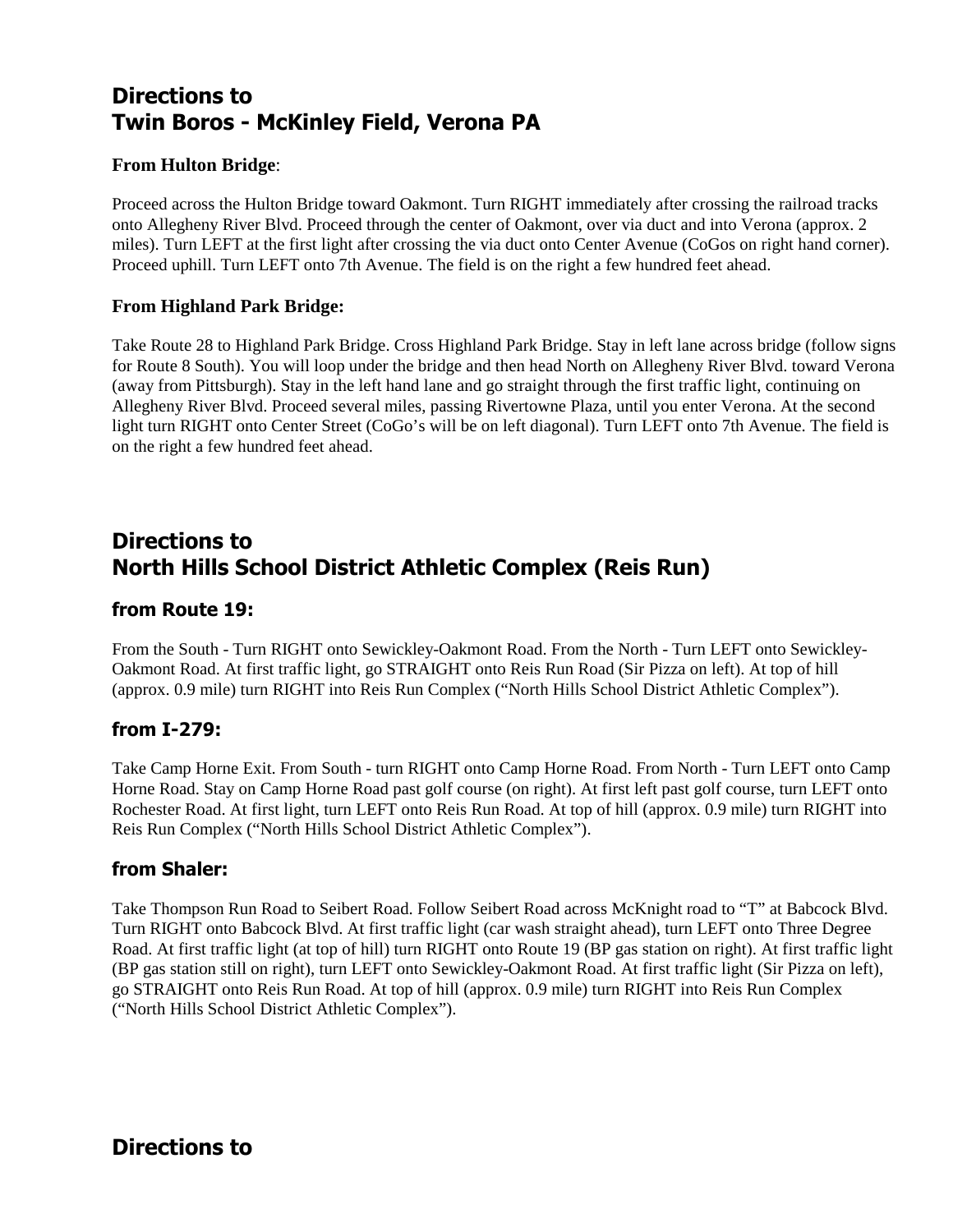# Fox Chapel Area High School (FCHS)

#### from the East and North of Pittsburgh

- 1. Turnpike to Allegheny Valley Exit 48 (Old Exit 5).
- 2. Take the ramp to Pittsburgh.
- 3. This is Old Freeport Road, stay on this road.
- 4. You will pass fast food places, several traffic lights, an Exxon Station and the Hulton Bridge.
- 5. Stay in the right lane past the Hulton Bridge.
- 6. About a mile past the Hulton Bridge will be Powers Run Road on the right.
- 7. Take this road about 1.5 miles to Field Club Road.
- 8. Turn left, the high school is on the right and the first entrance is the auditorium and the main parking lot.

#### from the West and South of Pittsburgh:

- 1. Take the Allegheny Valley Express Way (Route 28) north, to the Fox Chapel Exit 8, Fox Chapel Road. Bear to the left and a Penn D.O.T. maintenance facility will be on your left.
- 2. Turn left at the traffic light onto Fox Chapel Road and go approximately 2 miles to the second traffic light (by the Presbyterian Church).
- 3. Turn right on to Field Club Road. Fox Chapel Area High School is about a half mile on the left. Enter at the fourth entrance.

## Directions to Harmar - Harmarville Soccer Fields

Via Route 28 North (traveling from Pittsburgh, Millvale, Etna, Fox Chapel) :

Travel Route 28 North to Exit 11 (Harmarville, PA Turnpike). At the bottom of the ramp bear to the right and go straight to the second set of traffic lights. At the traffic lights make a left turn onto Freeport Road (old 28). Follow Freeport Road for 1 mile (past the entrance to the PA Turnpike and under the turnpike overpass). Make a left at the Harmar Township Municipal Building. The fields are behind the building.

### Directions to Ohio Township Field

**From the North**: Take 79 South to the Wexford exit. Make a right off the exit on to Route 910. Make your first left onto Nicholson Road and go about 2.5 miles. The Ohio Township Municipal field complex will be on the right side across from Eden Christian Academy.

**From the South**: Take 579 North to 279 North exiting at the Camp Horne Road exit. At the bottom of the exit, make a right onto Lowries Run Road. Make first left on to Mount Nebo Road. Go through 2 lights and make bare right on to Nicholson Road (just past Mt Nebo Presbyterian Church). The Ohio Township Municipal field complex will be on the left side across from Eden Christian Academy.

**From the East**: Take 376 West to 579 North to 279 North exiting at the Camp Horne Road exit. At the bottom of the exit, make a right onto Lowries Run Road. Make first left on to Mount Nebo Road. Go through 2 lights and make bare right on to Nicholson Road (just past Mt Nebo Presbyterian Church). The Ohio Township Municipal field complex will be on the left side across from Eden Christian Academy.

**From the West**: Take Route 60 South to 79 North exiting Mount Nebo Road. At the end of the exit make a right on to Mount Nebo Road. Make left on to Nicholson Road (right after the little strip mall with a Pizza Roma and convenience store in it). The Ohio Township Municipal field complex will be on the left side across from Eden Christian Academy

## Directions to